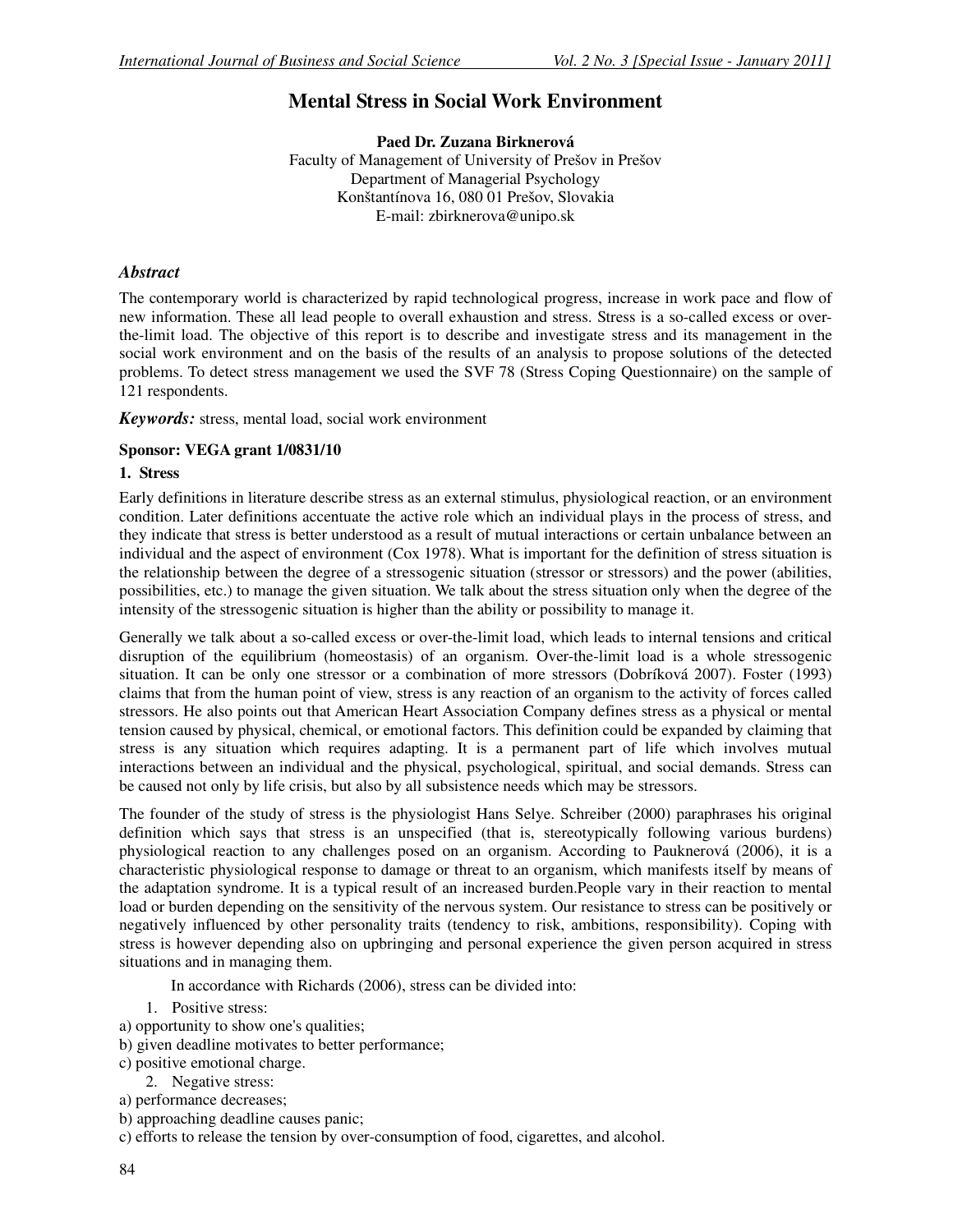

Figure 1: Loops of stress

Source: Plaminek 2008

Stress is described as an event or a series of events which usually cause reactions in the form of distress (bad stress), but sometimes also as a strain situation which leads to the feeling of joyful mood or eustress (good stress). The notion of stress is particularly ambiguous. It is mostly used in the sense of the activity of events (stressors), sometimes as a reaction to such events (stress reaction) (Joshi 2007). According to Plamínek (2008), eustress is the friendly face of stress. The more eustress, the greater resistance and stability in case of arrival of distress, and the more eustress (it is a typical positive feedback). It is therefore important to actively seek eustress. People who are able to search for and find joy in ordinary life situations or, eventually, in managing difficulties that life brings are strongly resistant to stress, thus they have greater presupposition to be stable persons.

The most important thing for every one of us is to recognize stress, understand it, be able to use eustress for our benefit, and deal with distress, overcome it in family, work, social situations, as well as living environment.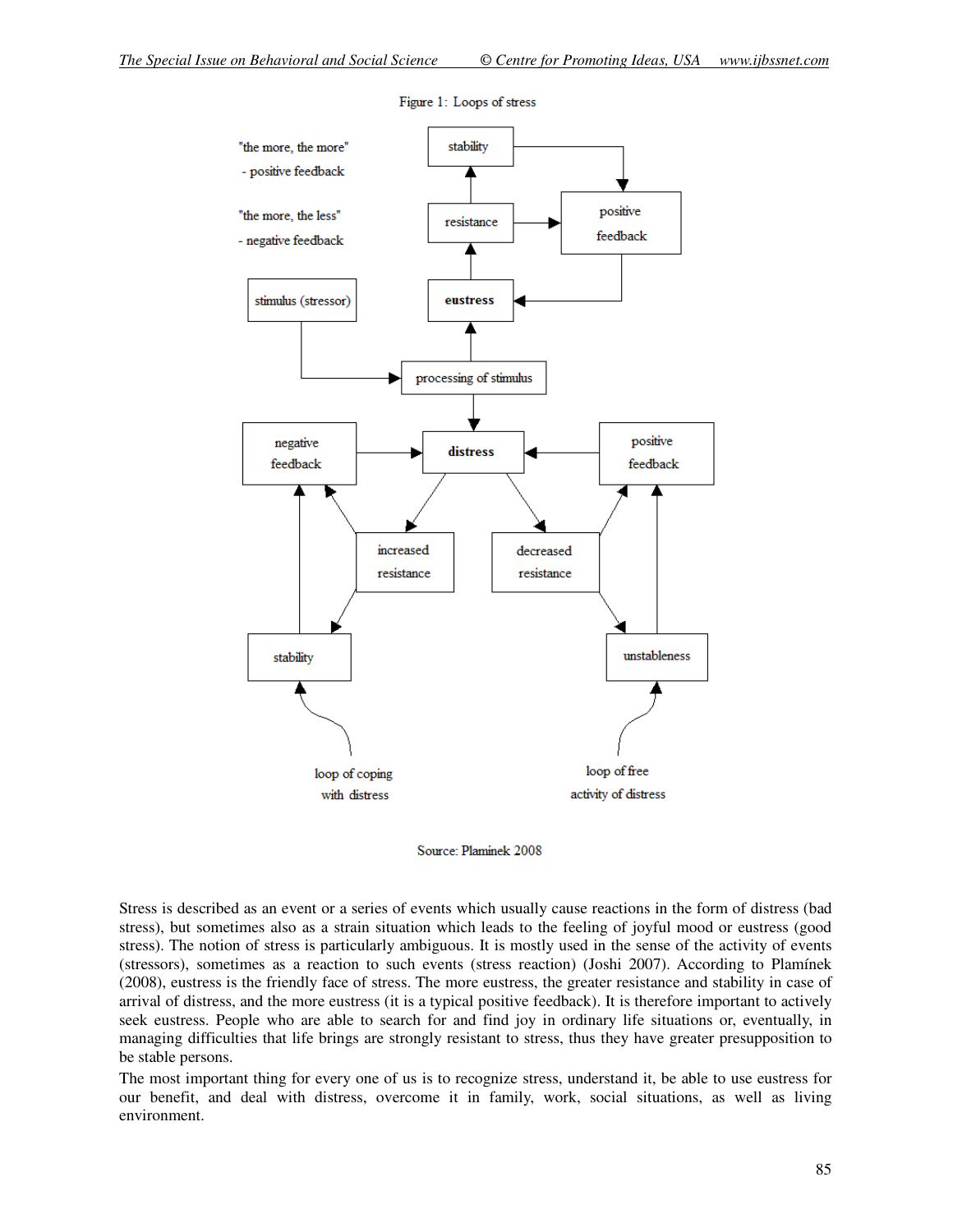In the United States, 30-40% of incapacity to work is caused by mental disorders and stress, and the following main factors of it are stated by Schreiber (2000):

- − too fast working process or disappointment with not being promoted;
- − too much or too little work;
- − displacement, change of work environment, change of co-workers;
- − change in the nature of work or managing style;
- − unclear relationships with the superiors, insufficient space for own decision-making;
- − irregular or too long working hours, monotony of work;
- − dangerous work (feeling of risk), violence at the workplace.

 These all strongly depend not only on the nature and intensity of stress, but also on personality traits of an individual.

### *2 Stress and social work environment*

In accordance with Szarková (2009), mental disorders such as mental load, frustration, and stress appear particularly among employees working in the areas of management and leadership, and they transfer mainly to the area of their complex ability to cope with a non-standard or conflict work situation on a professional level. Work stress threatens mostly managing workers and then professions in which the workers come in contact with other people (Pauknerová 2006). Vávrová (2004) adds that the managing workers would not be able to enter into interpersonal relations with other members of the group without satisfactory socialization.Mental load and stress can be the factors which positively or negatively influence motivation and efficiency of the manager. In the beginning, stress leads to greater performance and creativity. Certain level of stress is therefore meaningful – for example, tension during a speech, sports, hardening against cold, etc. Such stress is also called stimulated stress. However, stress may also lead to pathological habit. Permanent and excessive amounts of stress are very damaging and they block creativity. However, stress limit varies from person to person (Merg, Knodel 2007).

Several American and Japanese authors (Hirsch, Melton, Brigge, according to Szarková 2009) examined managers for stress. They started from an assumption that stress always arises in such interpersonal relations which require strong self-control and flexible thinking of employees and managers, block the use of usual stereotypes in behavior, demand quick decision-making and assuming attitude towards work problems and situations. These situations in interpersonal relations in the social work shape emerge particularly in the work of a manager. On the basis of research, a so-called vegetative threefold, which consists of three phases of stress varying in time and degree of intensity, was created. The three phases are:

- − preparatory phase,
- − emergency phase,
- − recovery phase.

 Based on an analysis of the vegetative threefold, the aforementioned psychologists divided stress into three types:

- 1. Physiological stress: originates as a result of the activity of extreme physical conditions of stimulation, motivation, and high aspirations.
- 2. Psychological stress: is above all a result of indirect intensive stimulation, motivation, and high aspirations.
- 3. Combined stress: is a result of both types of concurrently functioning factors which create stress.

From the viewpoint of successful managing and leading employees in social work process, it is very important for the manager to have an ability to identify and classify basic manifestations of the aformentioned maladaptive mental states of their subordinates, co-workers, as well as superordinates, to be able to find an optimal formula for communication and interpersonal relations with such people, and not to waste energy on things which are often unsolvable from their position. For this reason it is necessary to become acquainted at least with the primary psychosomatic reactions of those employees who are either in the state of mental load, internal conflict, frustration, or stress.

# *3. Research*

# **3.1 Objective of research**

On the basis of a selected sample of respondents, the main objective of this research was to detect and evaluate how managers and efficient workers cope with stress in the social work environment. We also wanted to compare the differences in the strategies of stress management between men and women. The responses illustrated how these respondents cope with stress. Based on the results we made recommendations.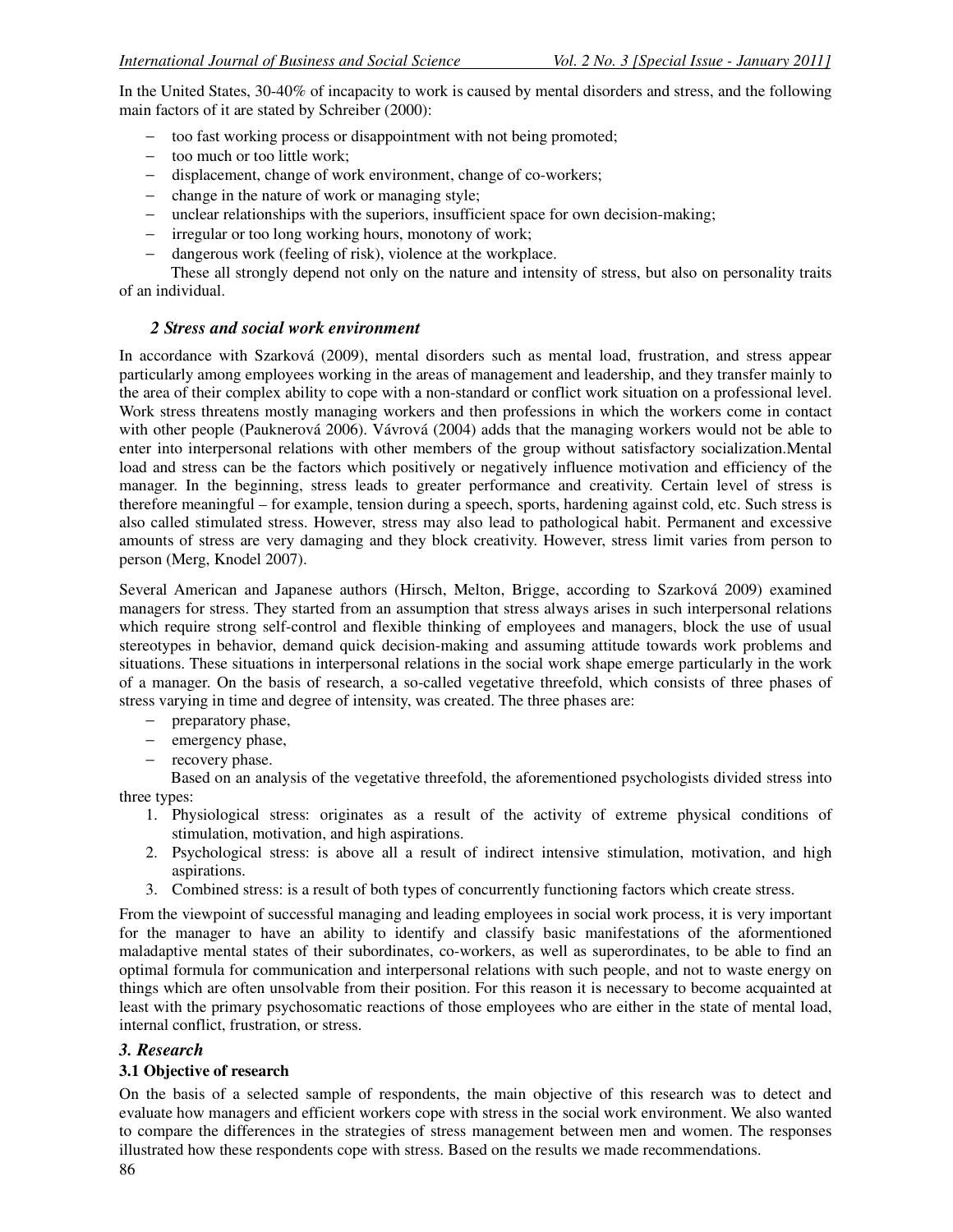*H1: We assume the statistical significance in the strategies of stress management of managing workers in the area of controlling the situation and of efficient workers prone to the strategy of acquiescence.* 

 *H2: We assume that the values within the individual strategies of stress management will be statistically significantly higher among women than among men.* 

### **3.3 Research sample**

The research file consisted of 121 workers from selected insitutions, 61 of them were male and 60 female. There were 60 managers and 61 efficient workers.

# **3.4 Research method**

In order to detect stress management we used the SVF 78 (Stress Coping Questionnaire) by Wilhelm Janke and Gisela Erdmannová (2003). The questionnaire demonstrates procedures which are used when coping with stress, that is, managing strategies.

| <b>Subtest</b> | Strategies of<br><b>stress</b><br>management | <b>Characteristics</b>                                                                                             |
|----------------|----------------------------------------------|--------------------------------------------------------------------------------------------------------------------|
|                | Underevaluation                              | Attribution of smaller amount of stress, compared to the<br>others                                                 |
| $\overline{2}$ | Denial of guilt                              | Emphasise that it is not own responsibility                                                                        |
| 3              | Diversion                                    | Diversion from burdening activities/situations, or inclination<br>to situations which are incompatible with stress |
| $\overline{4}$ | Alternate satisfaction                       | Turn to positive activities/situations                                                                             |
| 5              | Control over situation                       | Analyze situation, plan and peform a deal in order to control<br>and solve the problem                             |
| 6              | Control over reactions                       | Secure or keep control over own reactions                                                                          |
| $\overline{7}$ | Positive<br>self-instructions                | Self-attribution of competence and ability to control                                                              |
| 8              | Need for social support                      | Wish to ensure an interview, social support and help                                                               |
| 9              | Avoidance                                    | Resolution to block or avoid burdens                                                                               |
| 10             | Escape tendency                              | (Acquiescence) tendency to escape a burden situation                                                               |
| 11             | Perseverance                                 | Inability to avert thoughts, reflect on things for a long time                                                     |
| 12             | Acquiescence                                 | Give up with the feeling of helplessness, despair                                                                  |
| 13             | Self-blame                                   | Attribution of burdens to own wrong actions                                                                        |

Table 1: Description of the sub-tests of the SVF 78

Source: Janke, Erdmannová 2003

The questionnaire includes 78 statements which describe possible ways of reacting in situations when by something or somebody an individual is harmed, internally agitated or shaken. Separate statements are divided into 13 factors whereas each factor consists of 6 items. Respondents evaluate to what degree each statement corresponds with their way of reacting on a five-point scale  $(0 - not at all; 1 - rather not; 2 - maybe; 3$ probably; 4 – very likely). Statistical evaluation was carried out by means of the SPSS for Windows (software for statistics, version 16.0).

# *3.5 Analysis of hypotheses*

Hypothesis 1: We assume the statistical significance in the strategies of stress management of managing workers in the area of controlling the situation and of efficient workers prone to the strategy of acquiescence.

| <b>Stress</b><br>management<br>strategies | <b>Job title</b>    | N  | Mean   | <b>Standard</b><br>deviation | <b>Test</b><br>criterion | <b>Significance</b> |
|-------------------------------------------|---------------------|----|--------|------------------------------|--------------------------|---------------------|
| Denial of guilt                           | managing<br>worker  | 60 | 11.650 | 4.075                        | $-2.598$                 | .011                |
|                                           | efficient<br>worker | 61 | 13.541 | 3.931                        |                          |                     |
| <b>Diversion</b>                          | managing<br>worker  | 60 | 12.417 | 4.589                        | $-3.722$                 | .000                |
|                                           | efficient<br>worker | 61 | 15.197 | 3.572                        |                          |                     |

Table 2: T-score of stress management strategies according to the job title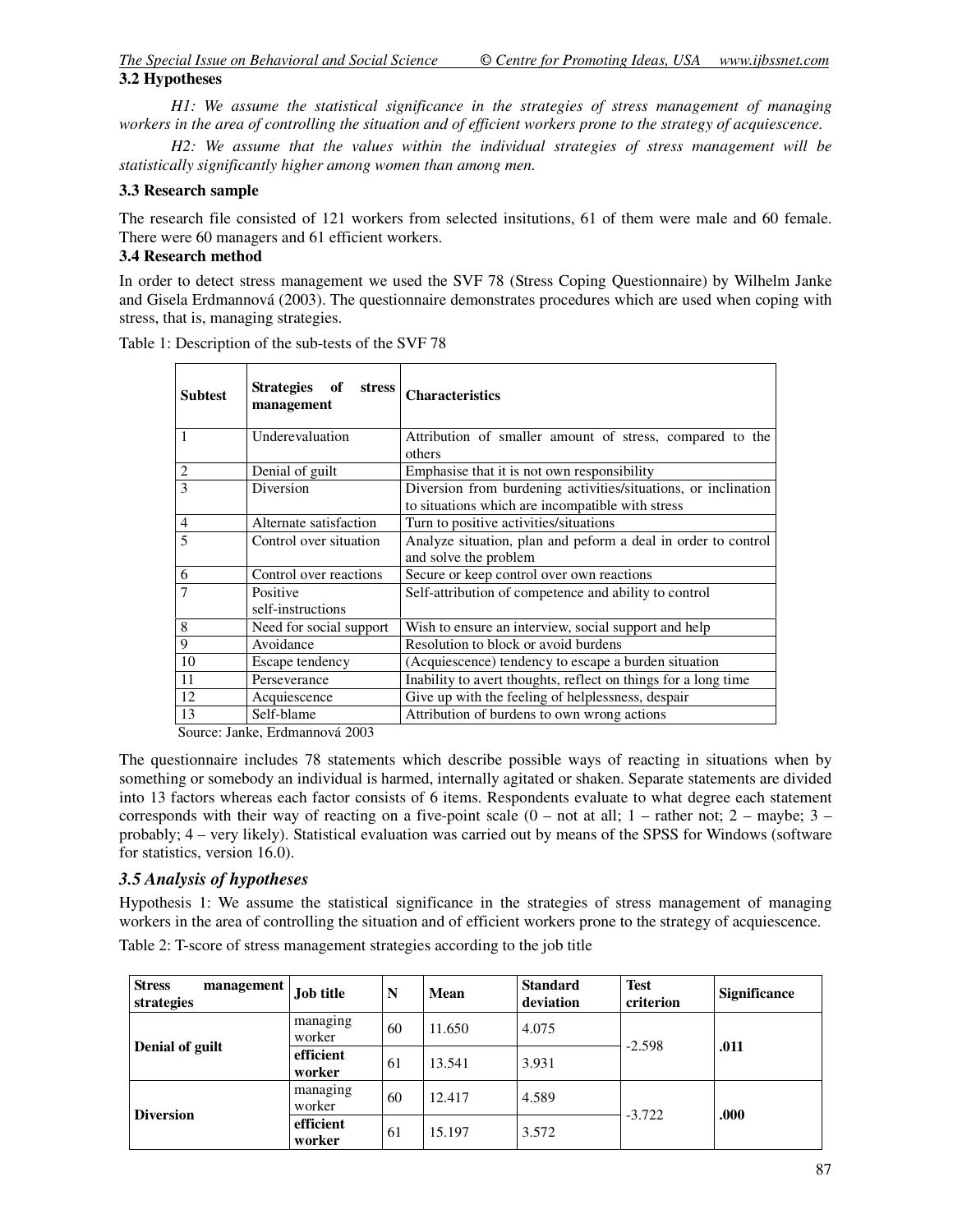*International Journal of Business and Social Science Vol. 2 No. 3 [Special Issue - January 2011]*

| <b>Alternate satisfaction</b> | managing<br>worker  | 60 | 9.600  | 5.384 | $-3.642$ | .000 |
|-------------------------------|---------------------|----|--------|-------|----------|------|
|                               | efficient<br>worker | 61 | 13.410 | 6.106 |          |      |
| Avoidance                     | managing<br>worker  | 60 | 14.667 | 5.180 | $-2.805$ | .006 |
|                               | efficient<br>worker | 61 | 17.033 | 4.037 |          |      |
|                               | managing<br>worker  | 60 | 7.617  | 3.566 | $-3.776$ | .000 |
| <b>Escape tendency</b>        | efficient<br>worker | 61 | 10.115 | 3.711 |          |      |
|                               | managing<br>worker  | 60 | 5.650  | 3.565 | $-3.987$ | .000 |
| Acquiescence                  | efficient<br>worker | 61 | 8.525  | 4.334 |          |      |
|                               | managing<br>worker  | 60 | 19.283 | 3.211 | $-2.614$ | .019 |
| <b>Control over situation</b> | efficient<br>worker | 61 | 18.262 | 3.723 |          |      |

Graph 1: T-score of stress management strategies according to the job title



The strategies of Denial of guilt, Diversion, Alternate satisfaction, Avoidance, Escape tendency, and Acquiescence were shown as significant. We were mostly interested in the managing workers. As it is visible in Graph 1, the managers most frequently used the strategy of Avoidance. This strategy was also most frequently used by the efficient workers. It means that the respondents were prone to avoiding burden. Another significant strategy was the strategy of Diversion, which was only with a little difference followed by the strategy of Denial of guilt. This means that the managing workers felt greater responsibility for the burden than efficient workers. Furthermore we assumed that efficient workers would be prone to Acquiescence, *which was confirmed.* The graph also illustrates that efficient workers reached higher values in the strategy of Acquiescence. It expresses the subjective lack of possibilities to manage burdening situations. These respondents might have had frequent feelings of helplessness and despair in relation to a certain stress situation and to own possibilities to manage them, which leads an individual to give up on further efforts to overcome the situation.

As it can be seen in Table 2, the managing workers reached higher values in the strategy of Control over situation, which made our hypothesis confirmed. We assumed that the efficient workers would show significance in the strategy of Acquiescence, *which was also confirmed.* 

Hypothesis 2: We assume that the values within the individual strategies of stress management will be statistically significantly higher among women than among men.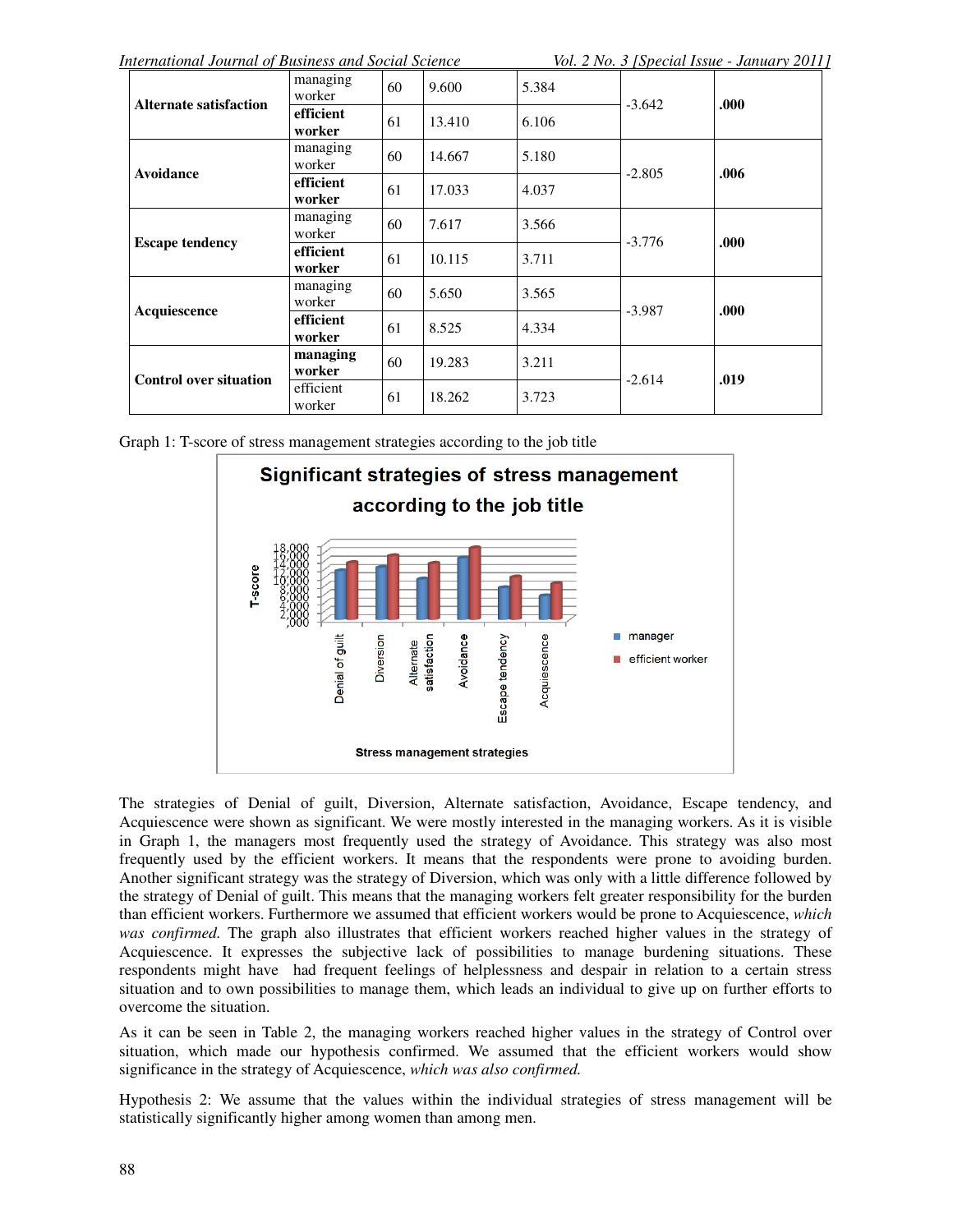| <b>Stress</b><br>management<br>strategies | Gender | N  | Mean   | Standard<br>deviation | Test criterion | Significance |
|-------------------------------------------|--------|----|--------|-----------------------|----------------|--------------|
|                                           | male   | 61 | 12.672 | 4.603                 |                | .003         |
| Diversion                                 | female | 60 | 14.983 | 3.703                 | $-3.046$       |              |
|                                           | male   | 61 | 9.115  | 5.027                 | $-4.802$       | .000         |
| Alternate satisfaction                    | female | 60 | 13.967 | 6.048                 |                |              |
|                                           | female | 60 | 17.333 | 3.297                 |                |              |
|                                           | male   | 60 | 12.567 | 4.630                 |                | .004         |
| Need for social support                   | female | 60 | 15.183 | 5.040                 | $-2.961$       |              |
|                                           | male   | 61 | 14.541 | 4.985                 | $-3.185$       | .002         |
| Avoidance                                 | female | 60 | 17.200 | 4.169                 |                |              |
|                                           | male   | 61 | 7.836  | 3.747                 |                | .002         |
| Escape tendency                           | female | 60 | 9.933  | 3.659                 | $-3.115$       |              |
|                                           | male   | 61 | 11.115 | 5.474                 |                | .004         |
| Perseverance                              | female | 60 | 14.083 | 5.622                 | $-2.943$       |              |
|                                           | male   | 61 | 5.852  | 4.312                 |                | .001         |
| Acquiescence                              | female | 60 | 8.367  | 3.728                 | $-3.429$       |              |
|                                           | male   | 61 | 8.082  | 3.938                 |                | .018         |
| Self-blame                                | female | 60 | 9.917  | 4.462                 | $-2.399$       |              |

Table 3: T-score of stress management strategies of men and women

Graph 2: T-score of stress management strategies of men and women



To compare the differences in the preference of management strategies between men and women we used the t-test for independent samples, divided according to gender. Statistically significant difference (5% level of significance) was shown in the strategies of Diversion, Alternate satisfaction, Need for social support, Avoidance, Escape tendency, Perseverance, Acquiescence, and Self-blame. As it can be seen in Graph 2, women scored higher in all strategies. The highest value was manifested in the strategy of Avoidance, which means that women tried to avoid stress more, and it involves the intention to block further confrontation with a similar situation. It may be a positive way of coping if there is no other way of blocking stress on the basis of regulatory possibilities of an individual, but it can also be a negative way if it only means avoiding burden.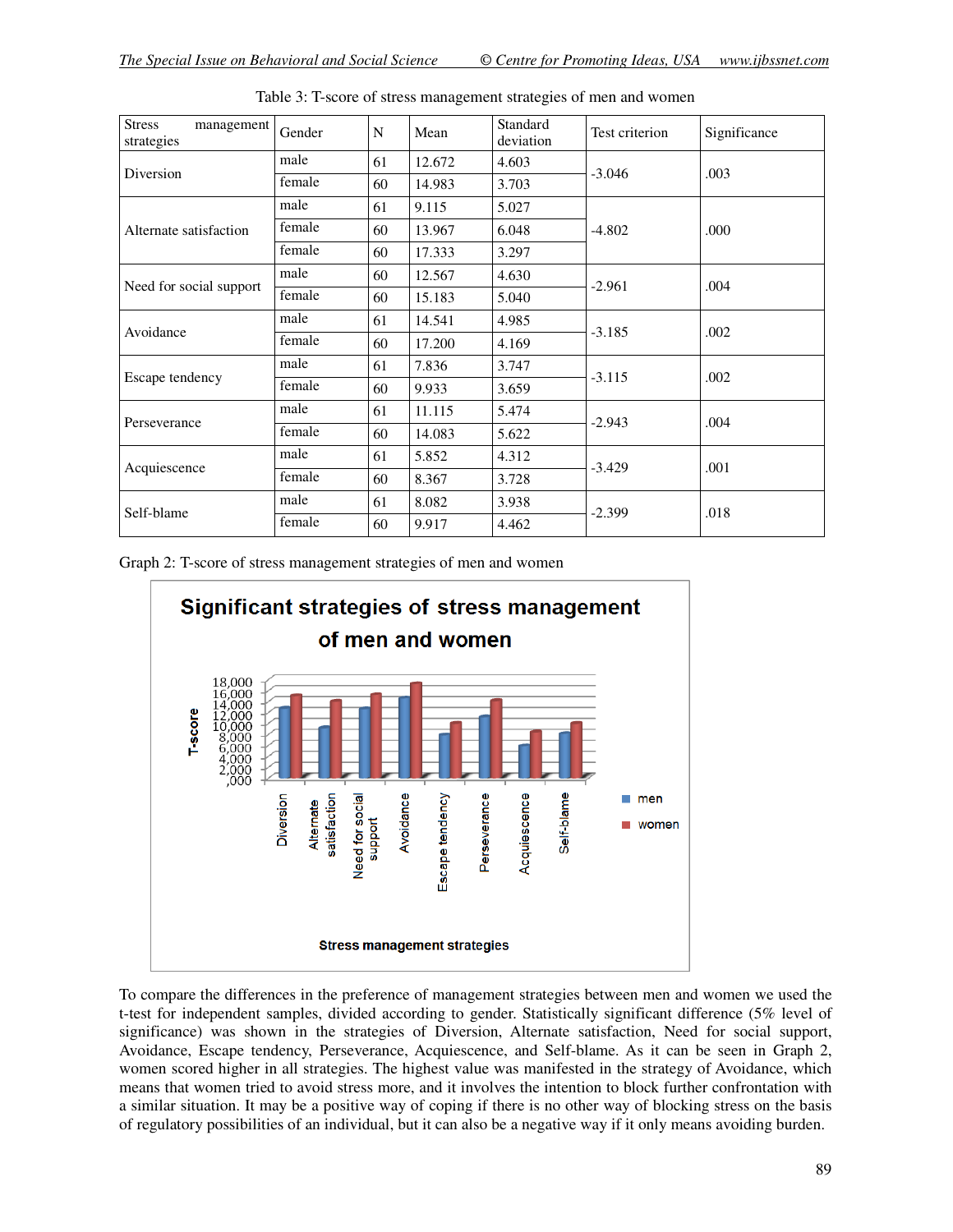The lowest values were reached by the strategy of Acquiescence. This strategy belongs to negative strategies. It expresses a subjective lack of possibilities to manage burdening situations.

It includes feelings of helplessness and despair in relation to a certain burdening situation and own possibilities to manage them, which leads an individual to give up on further efforts to overcome the situation. As it can be seen, men were less prone to Acquiescence than women. In Hypothesis 2 we assumed statistically significantly higher values in the separate strategies of stress management of women than of men. *This hypothesis was confirmed* because eight strategies were in accordance with the t-test statistically significant in favor of women.

### *4. Discussion*

In our research we concentrated on the stress management strategies which are used in stress situations. The objective of this research was on the basis of a selected sample of respondents to detect and evaluate how managing and efficient workers cope with stress. We also wanted to compare differences in the strategies of stress management between men and women. Their responses offered us an image of how these respondents manage stress in the social work environment.The results of the t-test comparing differences in the strategies of stress management according to the job title of the respondents demonstrated most significant differences in the strategies of Avoidance, Diversion, and Denial of guilt. Higher average values were reached by the efficient workers. Both the managing and efficient workers are usually able to control their stress and burdening situations they frequently find themselves in during the working process. In accordance with the results of the t-test comparing the differences in stress management strategies of men and women, the most significant strategies were Avoidance, Need for social support, and the strategy of Diversion.

The results of our research illustrated that the respondents do not have serious problems with stress management and they know how to cope with it. They realize how necessary it is to deal with stress situations with calmness and composure but there were still some who have many difficulties with coping with burdening situations and who should learn to manage stress in order for them to preserve their quality work performance. Droppa (2008) emphasises the need for responsible care for human resources connected with stress management. As it was demonstrated in the research, there are significant differences between men and women in the negative strategies of Escape tendency, Perseverance, Acquiescence, and Self-blame, where women reached higher values. We suggested that the respondents should not avoid problems from the longterm point of view because it is necessary to face stress in life. As the respondents had problems also with Perseverance, or inability to avert thoughts from the experienced burdens, we suggest that they should find themselves some activities, hobbies, or work which would avert their concentration to other things. It is necessary to know how to be distracted from the work stress by means of various sports activities which contribute not only to one's physical but also mental health and at the same time create new, diverse interpersonal relations from different areas.

The respondents also had tendency towards Self-blame. If something goes wrong, it is appropriate to accept it as a fact, learn from own mistakes, and continue with the activity. According to Holková, Gyurak Babeľová, and Vaňová (2008) it is important to have an ability to make right decisions and express confidence in the success of future activities. We suggest that those who were prone to Acquiescence should not overload themselves and focus always on one thing only. If a person faces a big problem not knowing how to deal with it, he/she should think about it thouroughly and decide whether it would be possible to divide it into smaller separate problems and deal with each one individually. Busy people should decide what needs to be done right away and what can wait. In order for the managers to plan a safe workplace without stress and chaos, we suggest that they should delegate their tasks, learn how to divide them into parts which would be interlocked, so that individuals in the workplace would know without hesitation how to orientate themselves in the assigned job tasks and work individually. Plans must be divided and each element must be clearly delegated. After finishing the tasks, their parts must be connected to one meaningful whole.

#### *5 Conclusion*

Every manager should feel the need to assign tasks. They should be acquainted with the conditions which guarantee that their performance is motivated by the effort to maintain personal efficiency in activities leading to the given objectives. They should also understand the circumstances which decrease their performance. Although managers differ in the need to give performance, the pressure from social environment increases and forces them to give an above-average performance. However, every organism has its limits which can be overstepped only occassionally and under special circumstances.